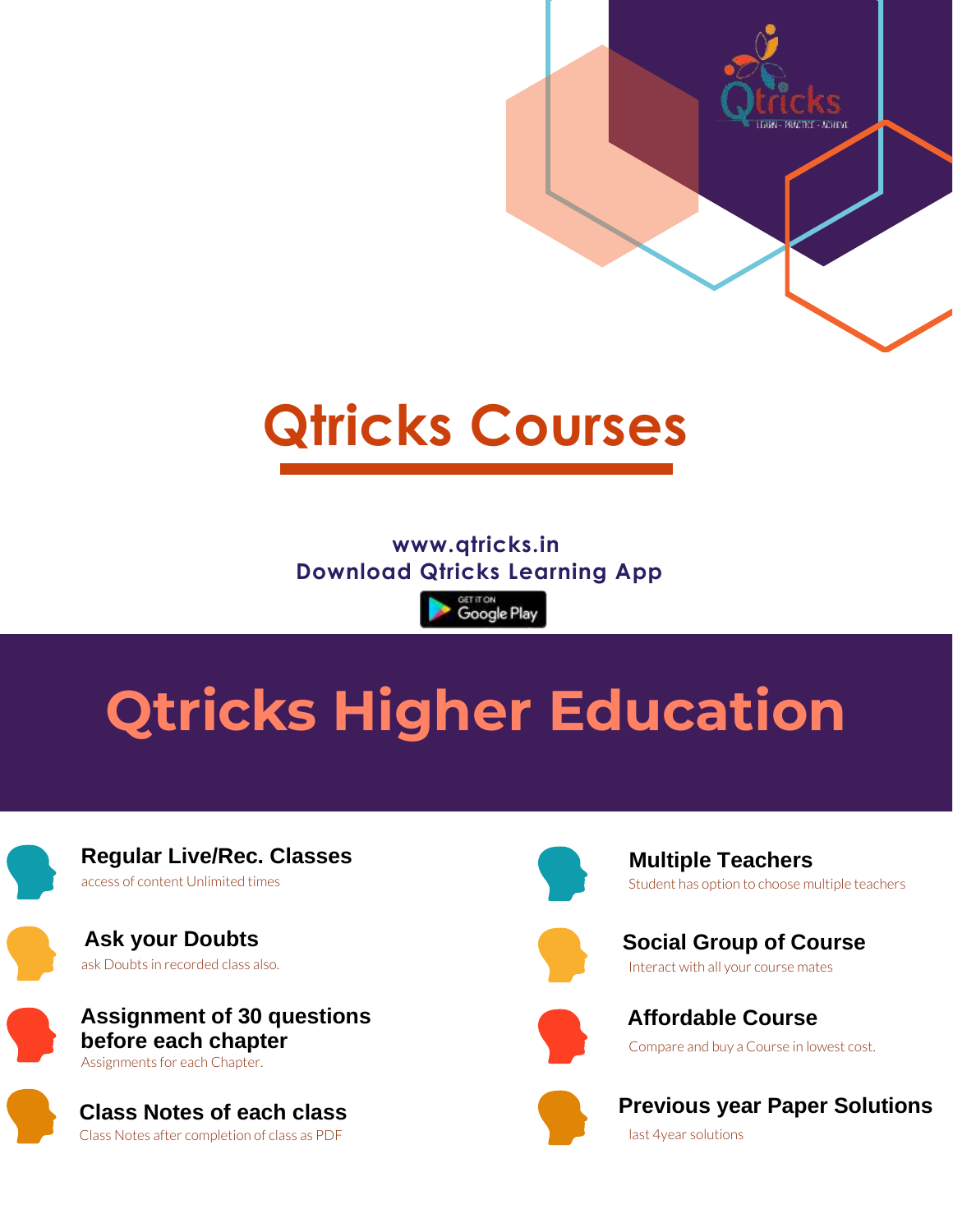



## **B.A./B.Sc. III year Mathematics**

**PAPER – First**

## **Linear Algebra and Linear Programming**

**Note:** There shall be three sections A, B and C in this paper. Questions within all the three sections shall carry equal marks. Section A will be compulsory and objective in nature having ten questions. Marks allotted to this section shall be 10. Questions in section B will be short answer type of 20 marks. Candidates will have to attempt four out of eight questions selecting at least one question from both parts (viz. Linear Algebra and Linear Programming). Questions in section  $C$  will be of descriptive nature of 20 marks. Candidates will have to attempt any two out of four questions. The number of questions for framing of question paper shall be 80% from Linear Algebra, 20% from Linear Programming . The question paper be framed proportionately from the whole syllabus

## **Linear Algebra**

**Vector spaces:** Vector space, sub spaces, Linear combinations, linear spans, Sums and direct sums, Linear dependence, Bases and dimensions, Dimensions and subspaces, Coordinates and change of bases.

**Linear Transformations:** Linear transformations, rank and nullity, Operations with linear transformations, Linear operators, Algebra of linear operators, Invertible linear operators, Matrix of linear transformation, Matrices and linear transformation, Matrix of linear operator, Change of basis, similarity.

**Linear Functional:** Linear functional, Dual space and dual basis, Double dual space, Annihilators, Transpose of linear transformation, Bilinear, Quadratic and Hermitian forms, quadratic form.

**Linear programming**: Programming, Graphical Linear method, Simplex method, the dual of a linear programming problem.

## **Complete Syllabus is the copy of syllabus of official website of Kumaun University, Nainital**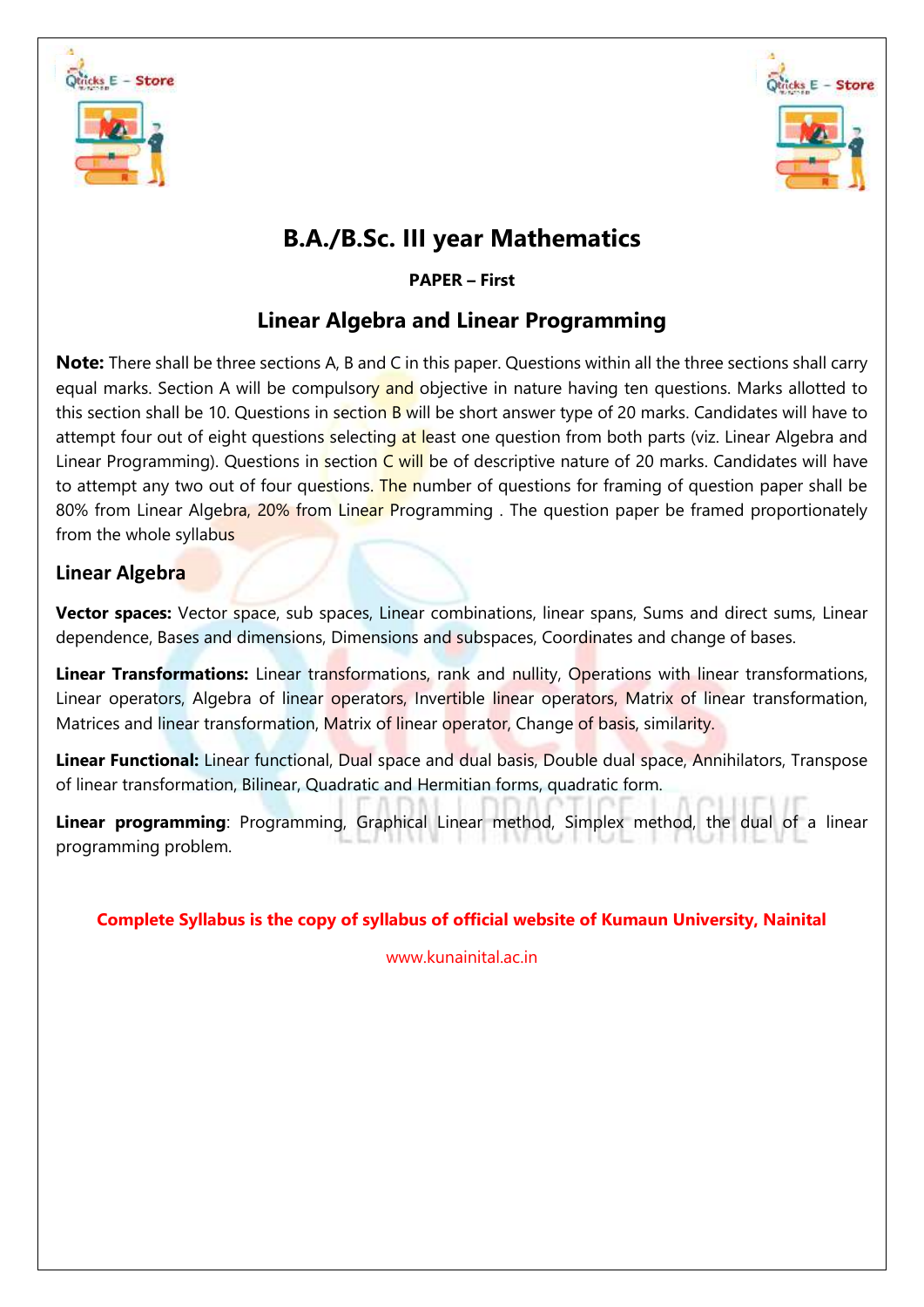



## **PAPER – Second**

## **Analysis**

**Note:** There shall be three sections A, B and C in this paper. Questions within all the three sections shall carry equal marks. Section A will be compulsory and objective in nature having ten questions. Marks allotted to this section shall be 10. Questions in section B will be short answer type of 20 marks. Candidates will have to attempt four out of eight questions selecting at least one question from both parts (viz. Real Analysis and Complex Analysis). Questions in section C will be of descriptive nature of 20 marks. Candidates will have to attempt any two out of four questions. The number of questions for framing of question paper shall be 60% from Real Analysis, 40% from Complex Analysis. The question paper be framed proportionately from the whole syllabus

**Real Analysis:** Continuity of functions, Properties of continuous functions, Types of discontinuities, Uniform continuity, Differentiability, Taylor's theorem with various forms of remainders, Riemann integral-definition and properties, Condition of integrability, Convergence and uniform convergence of improper integrals. Point wise convergence, Uniform convergence, Test of uniform convergence, Convergence and uniform convergence of sequences and series of functions.

**Complex Analysis:** Functions of complex variable, Harmonic functions, Cauchy and Riemann equations, Analytic functions, Complex integration, Cauchy's theorem, Cauchy's integral formula, Taylor's series, Laurent's series, Liovelle's theorem, Poles and singularities, Residues, Residue theorem and its applications in the evaluation of integrals.

# LEARN I PRACTICE I ACHIEVE

**Complete Syllabus is the copy of syllabus of official website of Kumaun University, Nainital**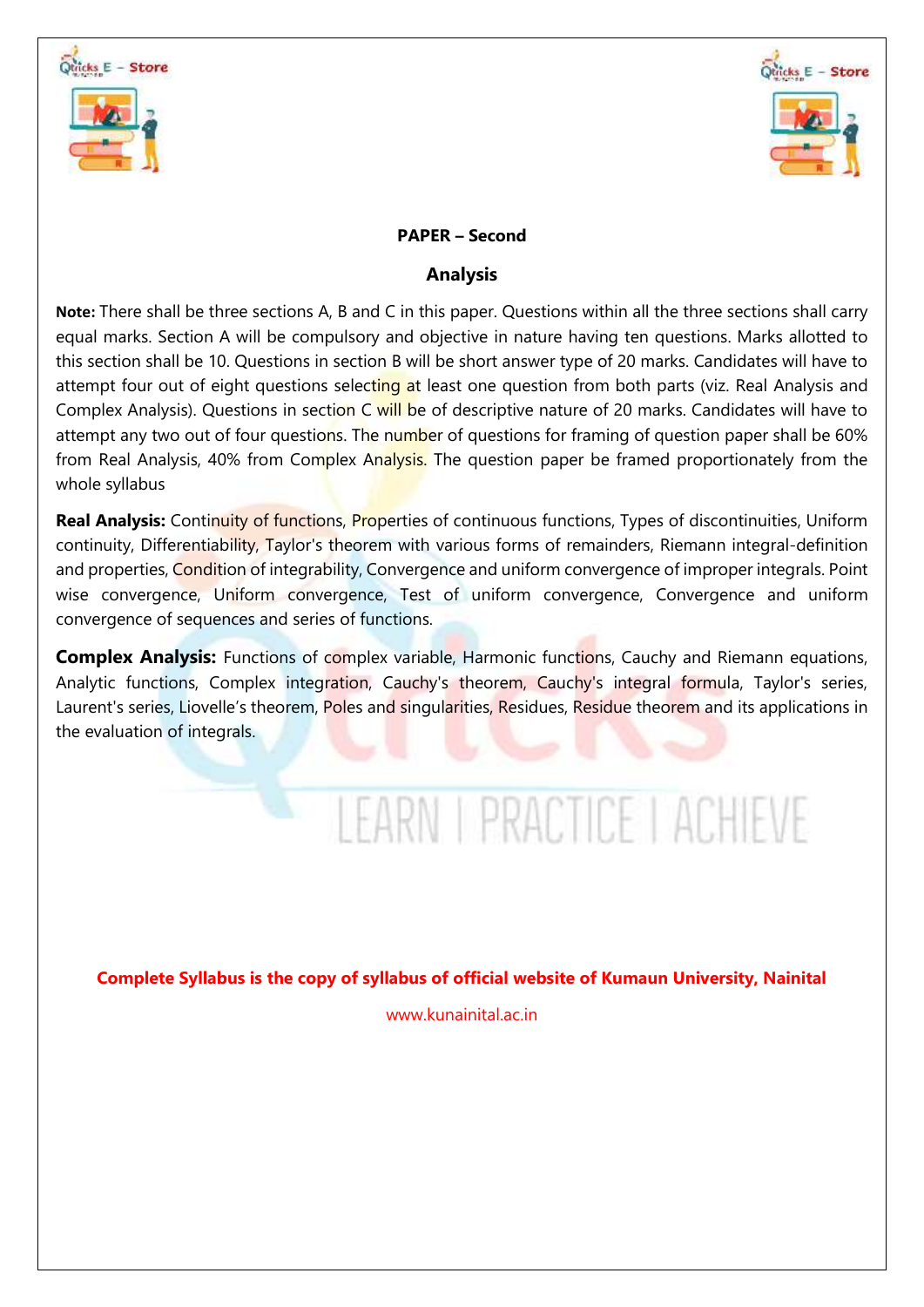



## **PAPER – Third**

## **This paper shall consist of any one of the following four option M.M.: 50**

## **a) Numerical Analysis**

## **b) Mathematical Statistics**

## **c) Spherical Trigonometry and Astronomy**

## **d) Principal of Computer Science and Information Technology**

**Note-(1).** The choice for selecting the optional paper will be subject to the approval of the Head of Department, depending upon availability of resources and will be as per combinations available at the respective centers.

**Note-(2).**candidates offering Statistics as one of the optional subjects in B.A./ B.Sc. I& II shall not be allowed to offer paper III(a) and III(b).

**Note-(3).** Simple Calculators (Non-Programmable) be allowed to the examinees during examination of paper III(a).

**Note-(4).**Note-(3) should invariably be printed as instruction in the question paper III(a).

**Note-(5).** Candidates offering Computer Science and Information Technology as one of the optional subject in B.A./B.Sc I &II shall not be allowed to offer paper III(d)

## **Paper-III (a)**

**Note:** There shall be three sections A, B and C in this paper. Questions within all the three sections shall carry equal marks. Section A will be compulsory and objective in nature having ten questions. Marks allotted to this section shall be 10. Questions in section B will be short answer type of 20 marks. Candidates will have to attempt four out of eight questions. Questions in section C will be of descriptive nature of 20 marks. Candidates will have to attempt any two out of four questions. The question paper be framed proportionately from the whole syllabus.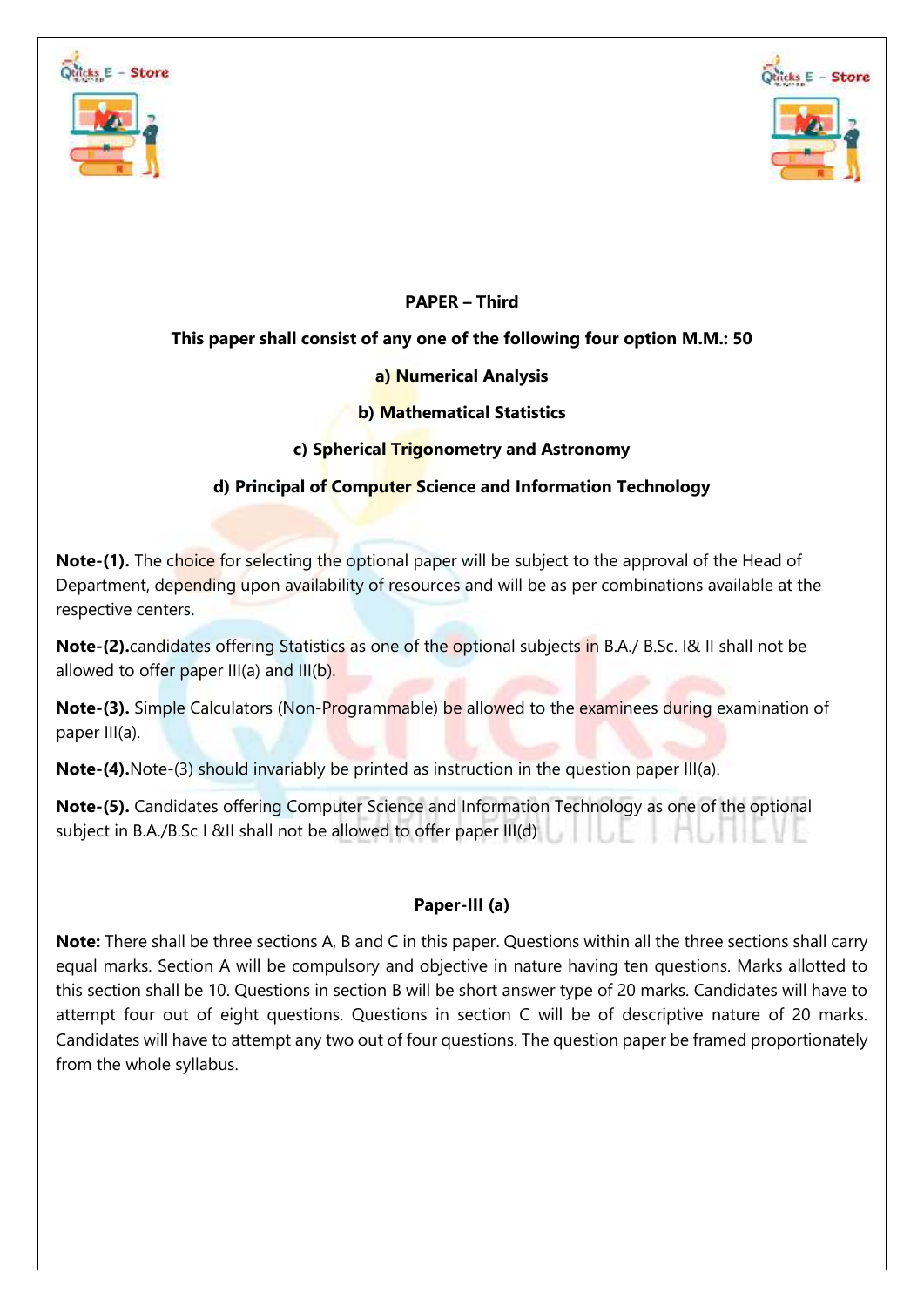## **Numerical Analysis**

Finite difference, Difference operators, Newton's interpolation formula, divided differences, Interpolation with unequal interval of arguments, Lagrange's formula, Sterling and Bessel formula (application only).

Numerical differentiation, Numerical integration, Simpson's rule, Trapezoidal rule and their accuracy, Numerical solution of algebraic equations in two unknown quantities, Regula Falsi, Newton Raphson, Graff's root squaring method. Numerical method of matrix inversion, determination of Eigen values and Eigen vectors.

## **Mathematical Statistics**

Elements of the theory of probability, Addition and Multiplication theorems, Expectations, Moments, m.g.f. (definition and application to Binomial and Poisson's distributions), Skewness, Kurtosis, Binomial, Poisson's and normal distributions, Interpolation (Newton's and Lagrange's formula). Simple random sampling, Association of attributes, Yule's coefficient of association, Consistency of data, Curve fitting, Correlation, Regression lines and rank correlation coefficient. Chi square test, test of significance based on "t" and "z" test.

## **Spherical Trigonometry and Astronomy**

**Spherical Trigonometry:** Fundamental formulae of spherical trigonometry, (excluding circles and areas), Solutions of right angled triangles, Latitudes and Longitudes on the surface of the earth.

Astronomy: Celestial sphere, Diurnal motion, Twilight, Atmospheric refraction, Meridian circle, planetary motions, Time planetary phenomenon, Precession and notation.

## **Principles of Computer Science and Information Technology**

**Introduction to computers:** Information processing and the electronic digital computers, Information Technology, Use of computers, Computers and human beings, Generations and types of computers, Microcomputer, Input output devices, Storages devices.

**Data storage and data manipulation:** Storage of bits, Main memory, Coding information of storage, Storing integers, Storing functions, Communication errors, The central processing unit, Programme execution, Arithmetic/Logic instructions, Computer-Peripheral communication.

**Computer Languages:** Characteristics of programming languages, Machine languages, Assembly languages, High level languages, Fifth generation languages, Object oriented and visual programming.

**Data communications and networks:** Communications, Computers and communications, Telephone related communications, New technologies in modem, Communications protocols, Communication channels, Types of connections, Types of networks, Local area networks, Transmission models, Data encoding and decoding.

## **Complete Syllabus is the copy of syllabus of official website of Kumaun University, Nainital**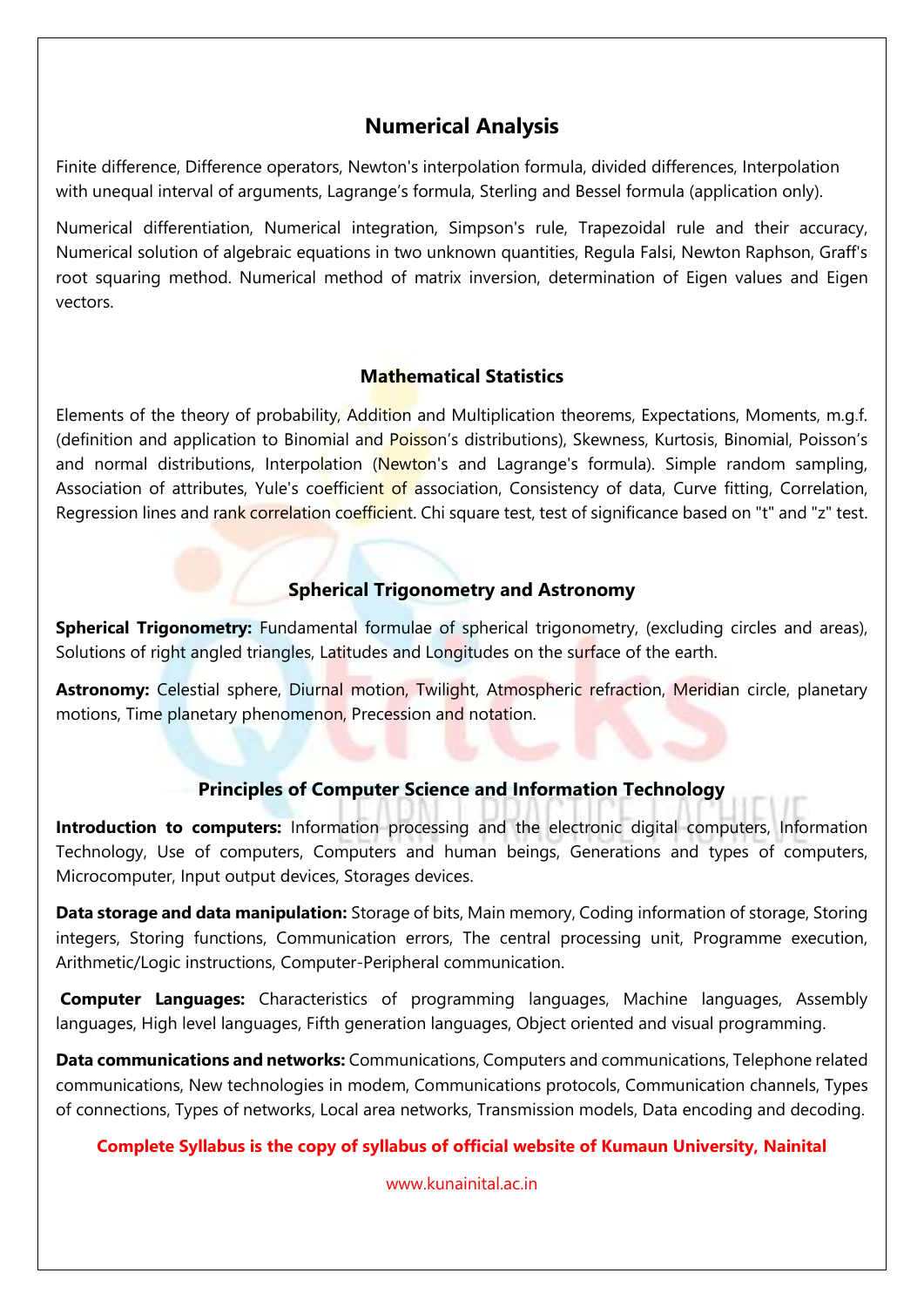



## **B.A./B.Sc. III year Physics**

## **PAPER – First**

## **Quantum Mechanics and Relativity**

**Note:** This question paper has three sections. Section- A consists of fourteen objective type questions, each carrying  $\frac{1}{2}$  Mark. All questions in this section are compulsory; Section-B consists of ten short answer type questions carrying 2 Marks each. Attempt any seven questions from this Section. Section-C consists of six long answer type questions carrying 4 Marks each. Attempt any three questions from this section. Questions are to be attempted sequentially as far as possible. All the symbols used have their usual meanings.

**Unit-I** Origin of quantum theory, failure of classical Physics to explain the phenomena such as black body spectrum, Photoelectric effect, its characteristics and Einstein's explanation, Planck's constant and particle nature of light, Compton effect.

**Unit-II** De Broglie's hypothesis of matter waves, Davisson and Germer experiment, G. P. Thomson experiment, Taylors experiment, Group velocity and wave velocity, wave particle duality, , Principle of Complementarity, uncertainty principle, Heisenberg gamma ray microscope , Single slit experiment.

**Unit -III** Schrodinger's equation, Postulatory basis of quantum mechanics, Operators, Expectation values, Importance of wave function, Probability interpretation.

**Unit -IV** Applications of Schrodinger's equation to particle in one-dimensional box, Harmonic oscillator, transmission across a potential barrier, potential well of both finite and infinite depths, Potential step.

## **Relativity**

**Unit -V** Michelson Morley experiment, Galilean Invariance, Postulates of special theory of relativity, Lorentz transformations, Relativity of simultaneity, length contraction, time dilation, law of addition of velocities , variation of mass with velocity, mass energy equivalence, relativistic kinetic energy.

**Complete Syllabus is the copy of syllabus of official website of Kumaun University, Nainital**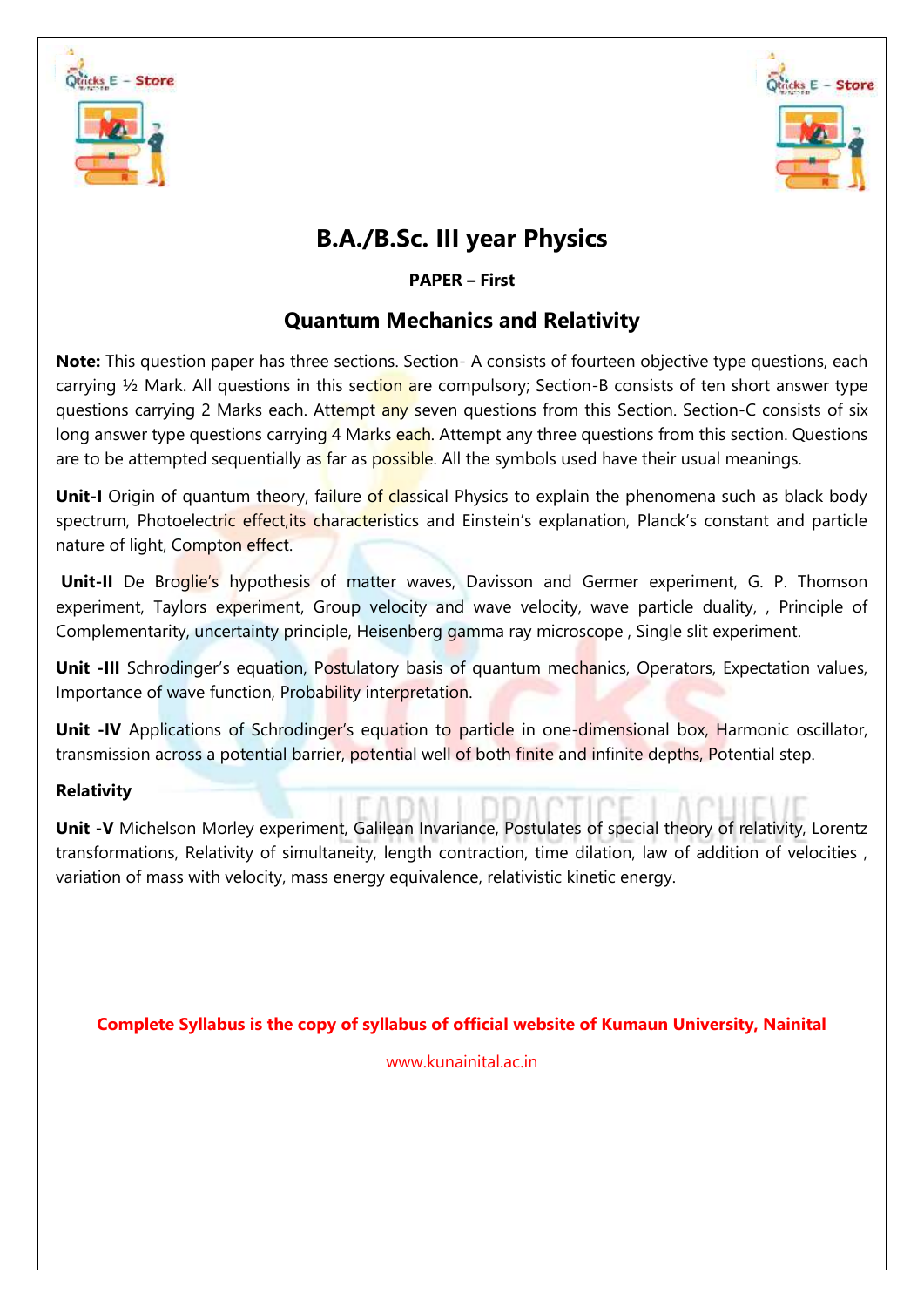



#### **PAPER – II**

## **Modern Physics**

**Note:** This question Paper has three Sections. Section-A consists of fourteen objective type questions, each carrying ½ Mark. All questions in this section are compulsory, Sections –B consists of ten short answer type questions carrying 2 Marks each. Attempt any seven questions from this Section. Section-C consists of six long answer type questions carrying 4 Marks each. Attempt any three questions from this section. Questions are to be attempted sequentially as far as possible. All the symbols used have their usual meanings.

Unit-I Electronic specific charge 'e/m', Thomson's model, Rutherford's atomic model, Bohr's model and spectra of hydrogen atom, fine structure and other shortcomings. Sommerfeld's model, Stern Gerlach experiment, Bohr Megneton, Larmor's precession, vector atom model and spatial quantization and electron spin.

**Unit-II** Optical Spectra, spectral notations L-S, J-J coupling, selection rules and intensity rules, Explanation of structure of sodium D line. Normal Zeeman effect, X-ray spectra (characteristic and continuous), Moseley's law.

**Unit-III** Luminescence, Spontaneous and induced emissions, Metastable states, Einstein A and B coefficients, Spatial & temporal coherence, optical pumping, population inversion. Conditions of lasing action. Idea of Laser and Maser. Examples of Laser (Ruby Laser, He-Ne Laser, semiconductor Laser) and some applications, Molecular spectra. Rotational, vibrational and electronic energies of a diatomic molecule, Gross features of electronic band spectra, Brief idea of Raman effect.

**Unit-IV** Structure of nucleus ;Charge, shape, mass, energy, spin, angular momentum, mass defect, Packing fraction and binding energy. Liquid drop model and semi empirical mass formula, Kinematics of nuclear reactions, Basic idea of nuclear fission and fusion, General idea of elementary particles and their classification

**Unit-V** Artificial nuclear transmutation, Particle accelerators; Van de Graaff generator, Cyclotron. Linear accelerator Particle detectors; Ionization chamber, Proportional counter and G.M. Counter. Radioactivity (Brief idea of decay), Soddy displacement law. Law of radioactive disintegration, half-life and mean life. Radioactive dating (Specially Carbon Dating).

**Complete Syllabus is the copy of syllabus of official website of Kumaun University, Nainital**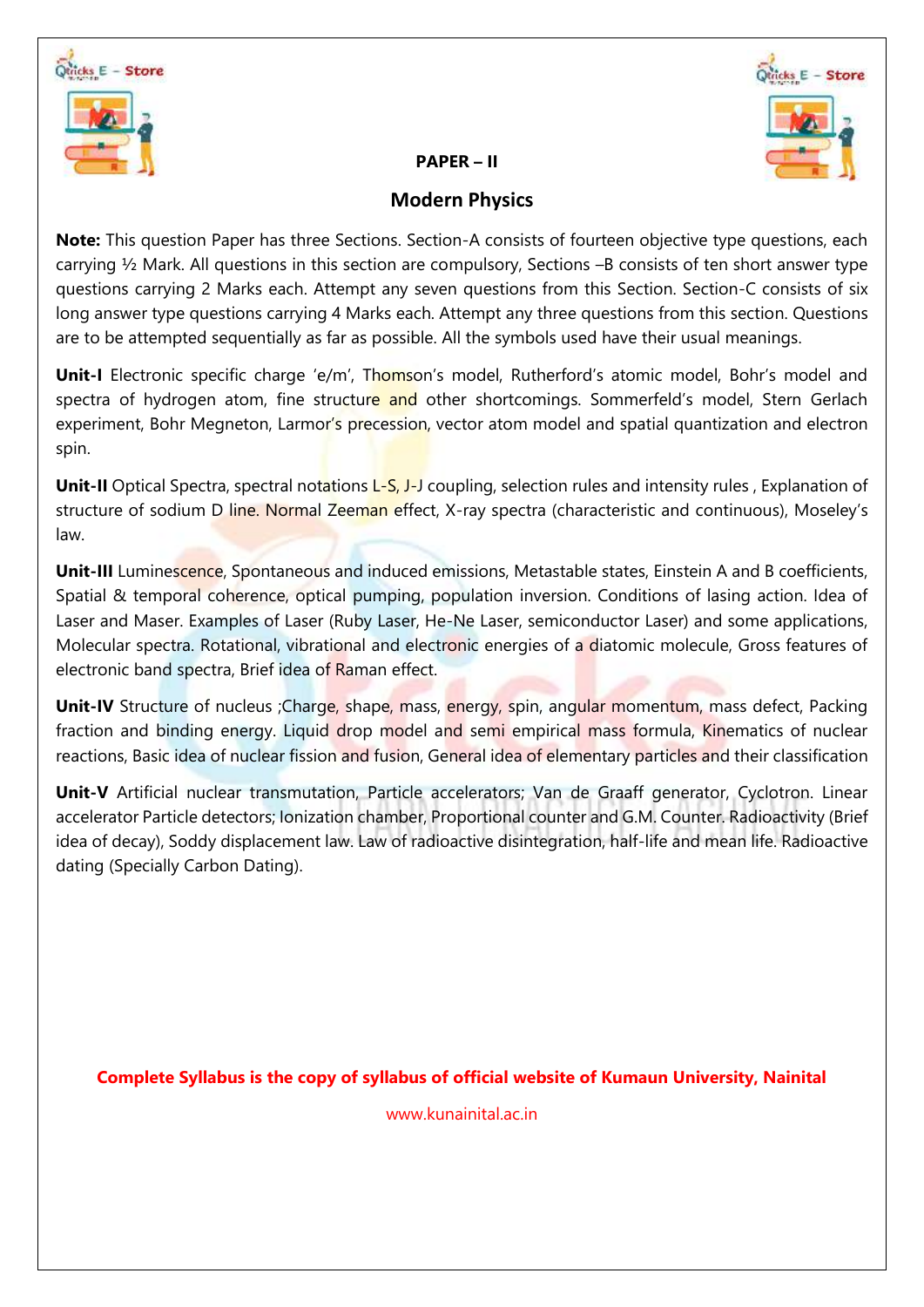



## **PAPER – Third**

## **Electronics and Solid State Devices**

**Note:** This question Paper has three Sections. Section-A consists of sixteen objective type questions, each carrying ½ Mark. All questions in this section are compulsory, Sections –B consists of ten short answer type questions carrying 2 Marks each. Attempt any seven questions from this Section. Section-C consists of six long answer type questions carrying 4 Marks each. Attempt any three questions from this section Questions are to be attempted sequentially as far as possible. All the symbols used have their usual meanings.

**Unit -I Network analysis and Network theorems** Characteristics of S.H.M., S.H.M. in mechanical and electrical systems, Addition of SHM(s), Non-linear (an harmonic) oscillator, Damped harmonic oscillator, Quality factor, applications in moving coil galvanometers, oscillations of a system with two degrees of freedom, Lissajous figures, Composition of two SHM(s) of frequency ratio 2:1.

**Unit-II Solid State Devices Electronic Devices:** General idea of diode, triode, tetrode, pentode and their characteristics, limitations. Semiconductor Devices, p-n junction semiconductor diodes; Point contact, Zener, Varactor, tunnel diode, photo diodes, light emitting diode. Junction Transistors, Transistor operation, Characteristic Curves, common emitter, common base and common collector configurations, current amplification, Field effect transistor MOSFETS, UJT, Four layer semiconductor devices (SCR, thyristor), thermistor.

**Unit -III Rectifiers, Power supplies and Digital electronics** HW, FW and bridge rectifiers, Filter circuits (Series L., Shunt C., L-Section, π-Section). Unregulated PS, Regulated PS, Voltage regulation by Zener diode, Voltage multipliers, Binary, Decimal, Hexa decimal and Octal number systems and interconversions. BCD, GREY, EXCESS-3 codes, Logic gates & Boolean Algebra.

**Unit-IV Transistor Amplifiers** Classification, Basic Amplifier, Load line, Transistor biasing Transistor equivalent circuits (h Parameters). Single stage transistor amplifier, (common emitter, common base) FET amplifiers, R.C. coupled transistor amplifier, Impedance coupled & Transformer coupled amplifier, Noise and distortion in amplifiers, power amplifiers (class A, push pull, class B and class C) Decibel, Frequency response, Bandwidth.

**Unit-V Feed back Amplifiers and Oscillators** Classifications, Negative feed back and its advantages, Feed back amplifiers (Voltage and current) positive feed back oscillators (RC phase shift and Wien bridge , Hartley, Colpitt, Tuned collector, Tuned base) Oscillators, Negative resistance (Tunnel diode oscillator), Crystal oscillators, Stability. Relaxation Oscillators- Multivibrators (astable, monostable and bistable), Schmitt Trigger, Sawtooth generator, Blocking oscillator.

**Complete Syllabus is the copy of syllabus of official website of Kumaun University, Nainital**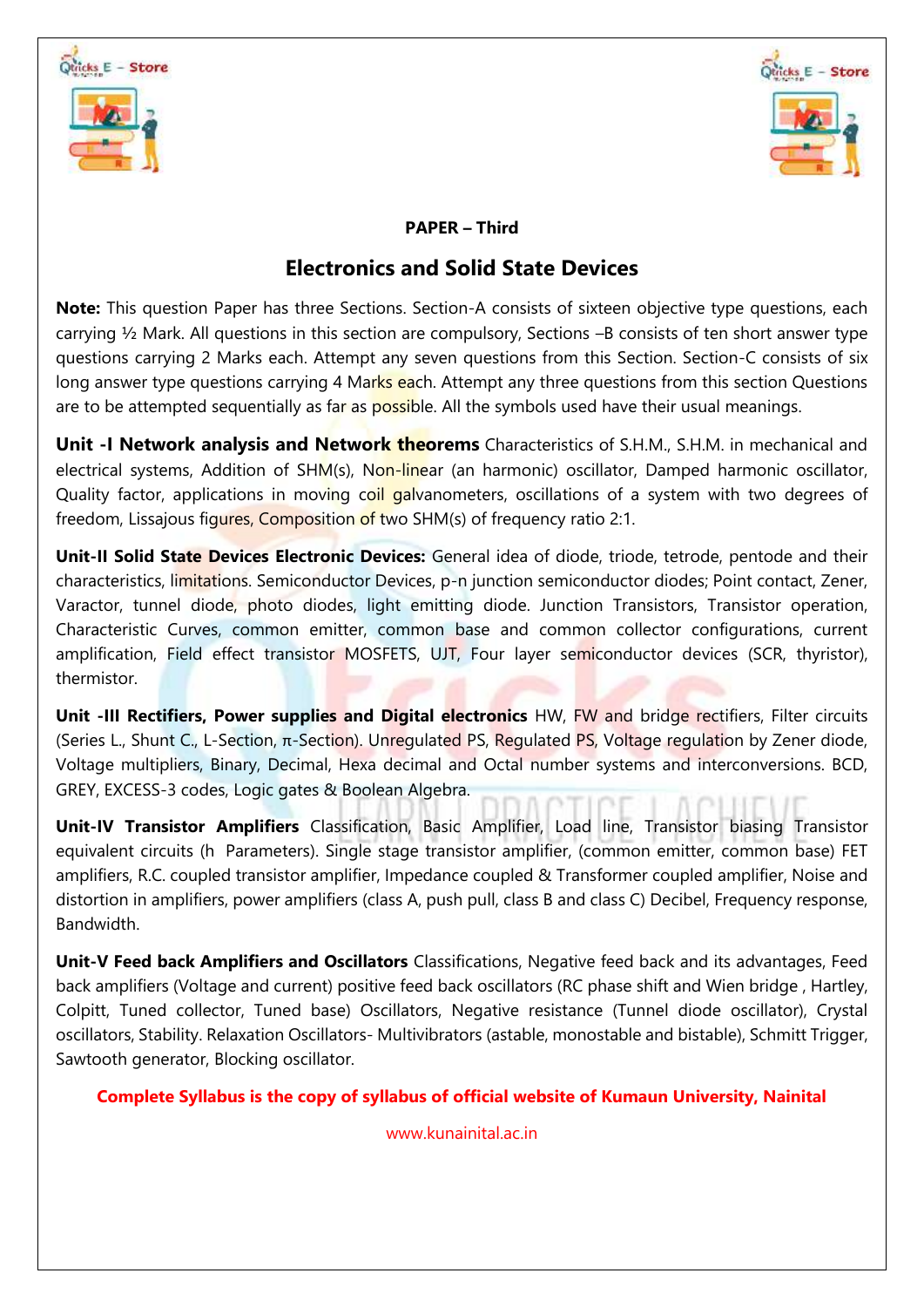

## **B.A./B.Sc. III year Chemistry**

**PAPER – First**

# Micks E - Store

## **Inorganic Chemistry**

**Hard and Soft Acid-Base Theory**: Classification of acids and bases as hard and soft. Pearson's Hard and Soft Acid Base (HSAB) concept, acid base strength and hardness and softness. Limitations of HSAB principle. Symbiosis, theoretical basis of hardness and softness, electronegativity and hardness and softness. Applications of HSAB principle.

**Metal-Ligand Bonding in Transition Metal Complexes**: Limitations of valence bond theory(VBT), Crystal Field Theory (CFT); crystal field splitting in octahedral and tetrahedral complexes, tetragonal distortion from octahedral geometry (Jhon Teller distortion), crystal field splitting in square planar complexes, crystal field splitting energy (CFSE), 10Dq, factors affecting 10Dq (Δ0, Δt). Magnetic properties (high spin and low spin) and colour of coordination complexes

**Magnetic Properties of Transition Metal Complexes**:Types of magnetic behaviour, methods of determining magnetic susceptibility; Gouy's and Quincke's methods, spin only formula, correlation of us and µeff values, orbital contribution to magnetic moments, application of magnetic moment data for 3d metal complexes.

**Electronic Spectra of Transition Metal Complexes**:Types of electronic transitions, selection rules for d-d transitions, spectroscopic ground states (Russel Saunder's coupling), spectrochemical series. Orgel energy level diagram for d1 , d4 , d 6 and d 9 configuration in octahedral and tetrahedral fields, discussion of the electronic spectrum of [Ti(H2O)6] 3+ complex ion.

**Thermodynamic and Kinetic Aspects of Coordination Compounds**. 05 hrs A brief outline of thermodynamic and kinetic stability of metal complexes and factors affecting the stability of coordination compounds. Substitution reactions in square planar complexes, trans effect, application of trans effect, theories of trans effect.

**Organometallic Chemistry** Definition, nomenclature and classification based on nature of metal-carbon bond. Metal carbonyls. Mononuclear carbonyls, nature of bonding, structure and preparation. EAN and 18 electron rule. General methods of preparation of organometallic compounds and a brief account of metalethylenic complexes, Zeise's salt structure

**Bioinorganic Chemistry** Role of metal ions in biology, essential and trace elements in biological systems, toxic elements, elementary idea of structure and oxygen binding mechanism in metallo-porphyrins with special reference to haemoglobin and myoglobin. Role of sodium and potassium ions in biological systemmechanism of transport across cell membrane, biochemistry of magnesium and calcium.

**Inorganic Polymers of Silicon and Phosphorus** Inorganic polymers- Classification, comparison with those of organic polymers. Synthesis, structure and applications of Silicones. Phosphazenes, structure and nature of bonding in triphosphazenes.

**Complete Syllabus is the copy of syllabus of official website of Kumaun University, Nainital**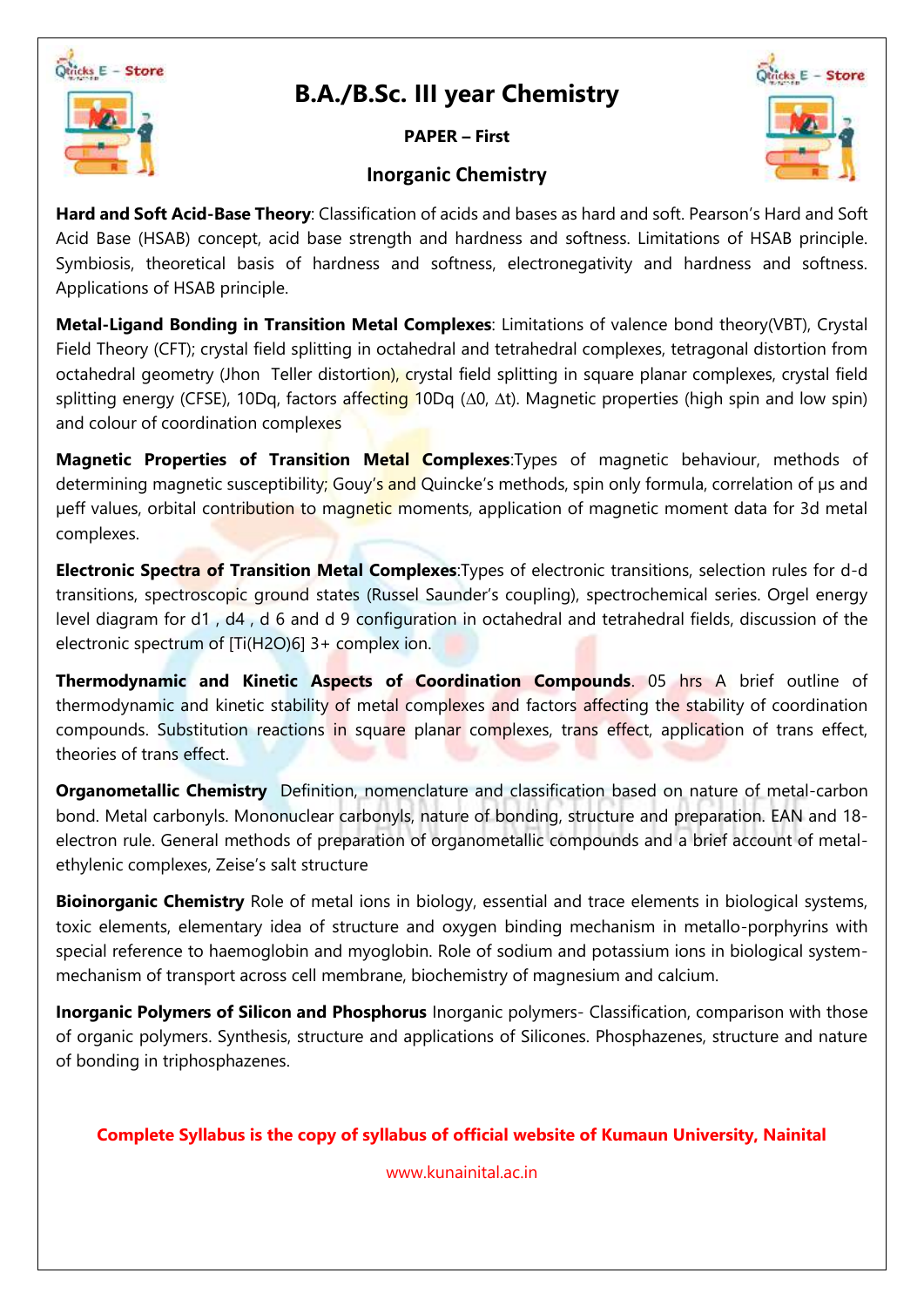



## **PAPER – Second**

## **Organic Chemistry**

**Spectroscopy:** Nuclear magnetic resonance (NMR) spectroscopy; Proton magnetic resonance (1H NMR) spectroscopy, nuclear shielding and deshielding, chemical shift and molecular structure, spin spin splitting and coupling constants, areas of signals, interpretation of pmr spectra of simple organic molecules such as ethyl bromide, ethanol, acetaldehyde, 1,1,2-tribromoethane, ethyl acetate, toluene and acetophenone, Problems pertaining to the structure elucidation of simple organic compounds using UV, IR and PMR spectroscopic techniques.

**Organo-metallic Compounds:** Organo-magnesium compounds; the Grignard reagents-formation, structure and chemical reactions. Organozinc compounds; formation and chemical reactions.

**Organo-sulphur compounds:** Nomenclature, structural features, methods of formation and chemical reactions of thiols, thioethers, sulphonic acid, sulphonamides and sulphaguanidine.

**Heterocyclic compounds** Introduction: Molecular orbital picture and aromatic characteristics of pyrrole, furan, thiophene and pyridine. Methods of synthesis and chemical reactions with particular emphasis on the mechanism of electrophilic substitution. Mechnism of nucleophilic substitution reactions in pyridine derivatives. Comparison of basicity of pyridine, piperidine and pyrrole. Introduction of condensed five- and six membered heterocycles. Preparation and reactions of quinolene and isoquinolene with special reference to Fischer-Indole synthesis, Skraup's synthesis and Bischler-Napieralski synthesis. Mechnaism of electrophilic substitution reactions of quinolene and isoquinolene.

**Carbohydrates**: Classification and nomenclature. Monosaccharides, mechanism of osazone formation, inter conversion of glucose and fructose, chain lengthening and chain shortening of aldoses. Configuration of monosaccharides. Erythro and threo diastereomers. Conversion of glucose into mannose. Formation of glycosides, ethers and esters. Determination of ring size of monosaccharides. Cyclic structure of D(+)-glucose. Mechanism of mutarotation. General study of disaccharides (structure determination not required). General introduction of structure of ribose and deoxyribose.

**Amino Acids, Peptides, Proteins and Nucleic** Acids Classification, structure and stereochemistry of amino acids. Acid-base behaviour, isoelectric point and electrophoresis. Preparation and reactions of α -amino acids. Nomenclature of peptides and proteins. Classification of proteins. Peptide structure determination, end group analysis, selective hydrolysis of peptides. Classical peptide synthesis, solid-phase peptide synthesis. Levels of protein structure. Protein denaturation/renaturation. Nucleic acids: introduction, constituents of nucleic acids. Ribonucleosides and ribonucleotides. The double helical structure of DNA.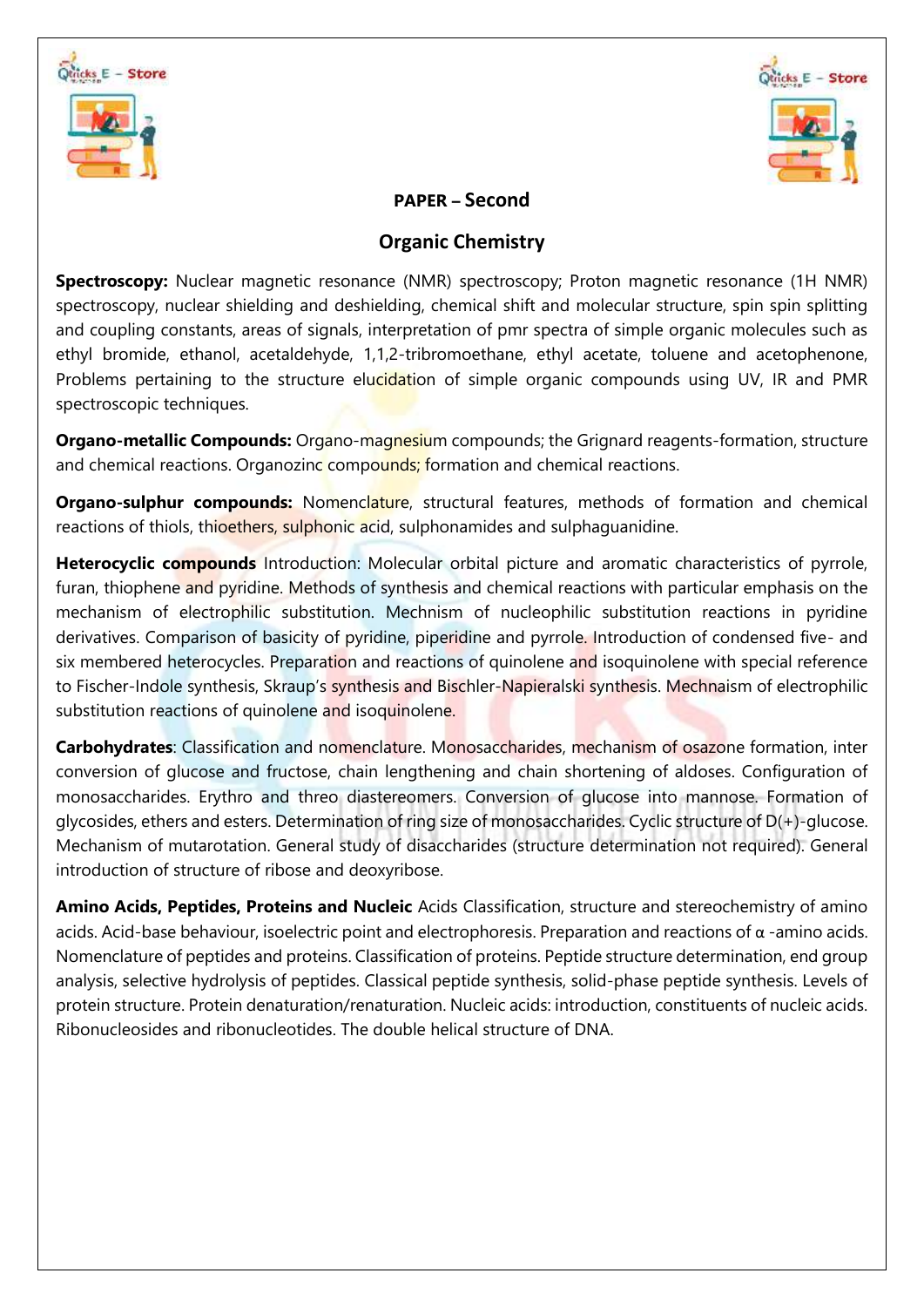



**Fats, Oils and Detergents**: Natural fats and common fatty acids, glycerides, hydrogenation of unsaturated oils. Saponification value, iodine value and acid value. Soaps, synthetic detergents, alkyl and aryl sulphonates.

**Synthetic Polymers** Addition or chain-growth polymerization. Free radical vinyl polymerization, ionic vinyl polymerization, Ziegler-Natta polymerization and vinyl polymers. Condensation or step-growth polymerization. Polyesters, polyamides, phenol formaldehyde resins, urea formaldehyde resins, epoxy resins and polyurethanes. Natural and synthetic rubber.

**Synthetic Dyes**: Colour and constitution (electronic concept), classification of dyes. Synthesis and uses of Methyl orange, Malachite green, Phenolphthalein, Fluorescein, Alizarin and Indigo.

**Natural Products**: Classification, extraction and general methods of structure determination of terpenoids (limonene, citral) and alkaloids (nicotine, cocaine).

## **Complete Syllabus is the copy of syllabus of official website of Kumaun University, Nainital**

## [www.kunainital.ac.in](http://www.kunainital.ac.in/) **LPRACTICE LACHIEVE**

## **PAPER – Third**

## **Physical Chemistry**

**Elementary Quantum Mechanics** Black-body radiation, Plank's radiation law, photoelectric effect, Bohr's model of hydrogen atom (no derivation) and its defects. Compton effect, de Broglie hypothesis, Heisenberg's uncertainty principle, operator concept, Hamiltonian operator, Schrödinger wave equation and its importance, physical interpretation of the wave function.

**Spectroscopy:** Introduction; electromagnetic radiation, regions of the spectrum, basic features of different spectrometers, statement of the Born-Oppenheimer approximation. Degrees of freedom, types of energies in linear and non-linear molecules, derivation and applications of Maxwell-Boltzmann distribution law.